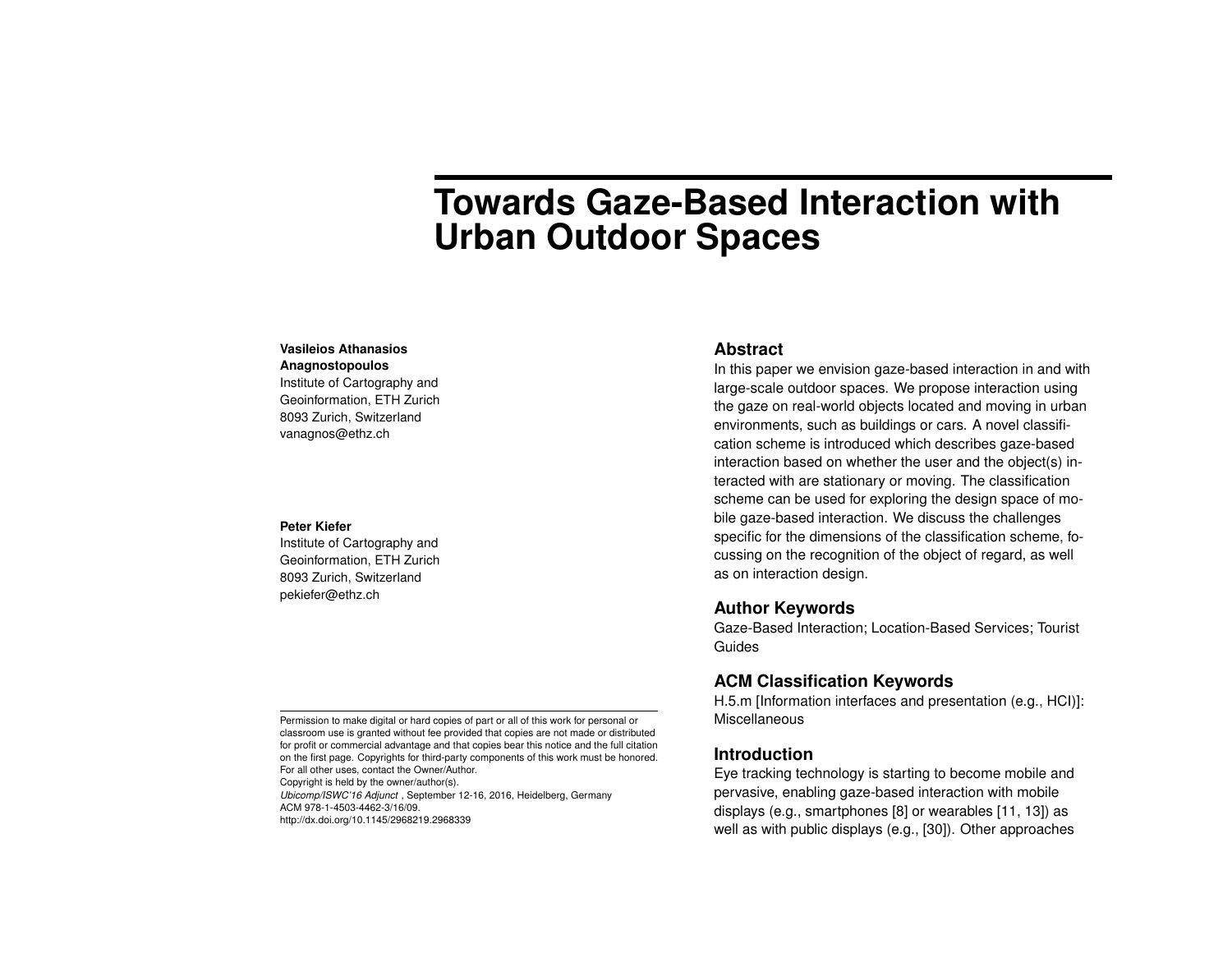interpret the user's eye movements independent of the content or object looked at and can be used without a display (e.g., eye gesture [\[14\]](#page-8-3) or activity recognition [\[4\]](#page-7-0)). While the display used in the former approaches distracts the user's visual attention from the real world, the latter approaches are agnostic of the content (on the screen) or object (in 3D space) the user is looking at.

There are scenarios in which it would be desirable to take the object looked at into account without disturbing the viewing experience by a display. While such direct gazebased interaction with objects has been proposed for indoor and typically small-scale spaces (e.g., [\[28,](#page-9-1) [3\]](#page-7-1)),similar approaches for large-scale outdoor spaces are missing so far.

We argue here that, in order to fully tap the potential of pervasive gaze-based interaction, systems and interaction techniques need to be developed which enable gaze-based interaction with objects in large-scale outdoor spaces, such as buildings in a city. A number of potential applications would benefit from this, including gaze-based tourist guides, wayfinding assistants [\[9\]](#page-8-4), or location-based learning tutors that are aware of the learner's visual attention. Here we focus on the influence of movement on the development of such systems and interaction techniques (both, movement of the user and movement of the object looked at).

Overall, our contributions are as follows:

- We develop a vision of gaze-based interaction in and with outdoor spaces and introduce a classification scheme based on whether the user and the object(s) looked at are static or moving.
- Using the classification scheme, we identify the main challenges of gaze-based interaction in and with outdoor spaces, including the recognition of the object of

<span id="page-1-0"></span>

**Figure 1:** A tourist with an eye tracker exploring a city panorama.

regard and interaction design under time constraints and in environments the system designer cannot fully control. We discuss how well approaches from related work are suited for tackling these challenges.

# **Location-Aware Mobile Gaze-Based Interaction**

One of the earliest, most basic and most practically applied UbiComp ideas is probably that of a *Location-Based Service* (LBS) – a service that is provided based on the user's location [\[27\]](#page-9-2). A classic example is that of a tourist guide providing information about a point of interest (POI) when the user's location is inside a certain trigger area or 'geo fence' (e.g., close to a church). Clearly, the notion of the term LBS nowadays is that of a context-aware service which adapts to a number of context variables, with location being one of the most important ones [\[26\]](#page-9-3).

LBS may serve as a motivating example for the type of gaze-based interaction we are aiming at: many of the classic LBS examples, including tourist guides, could use gaze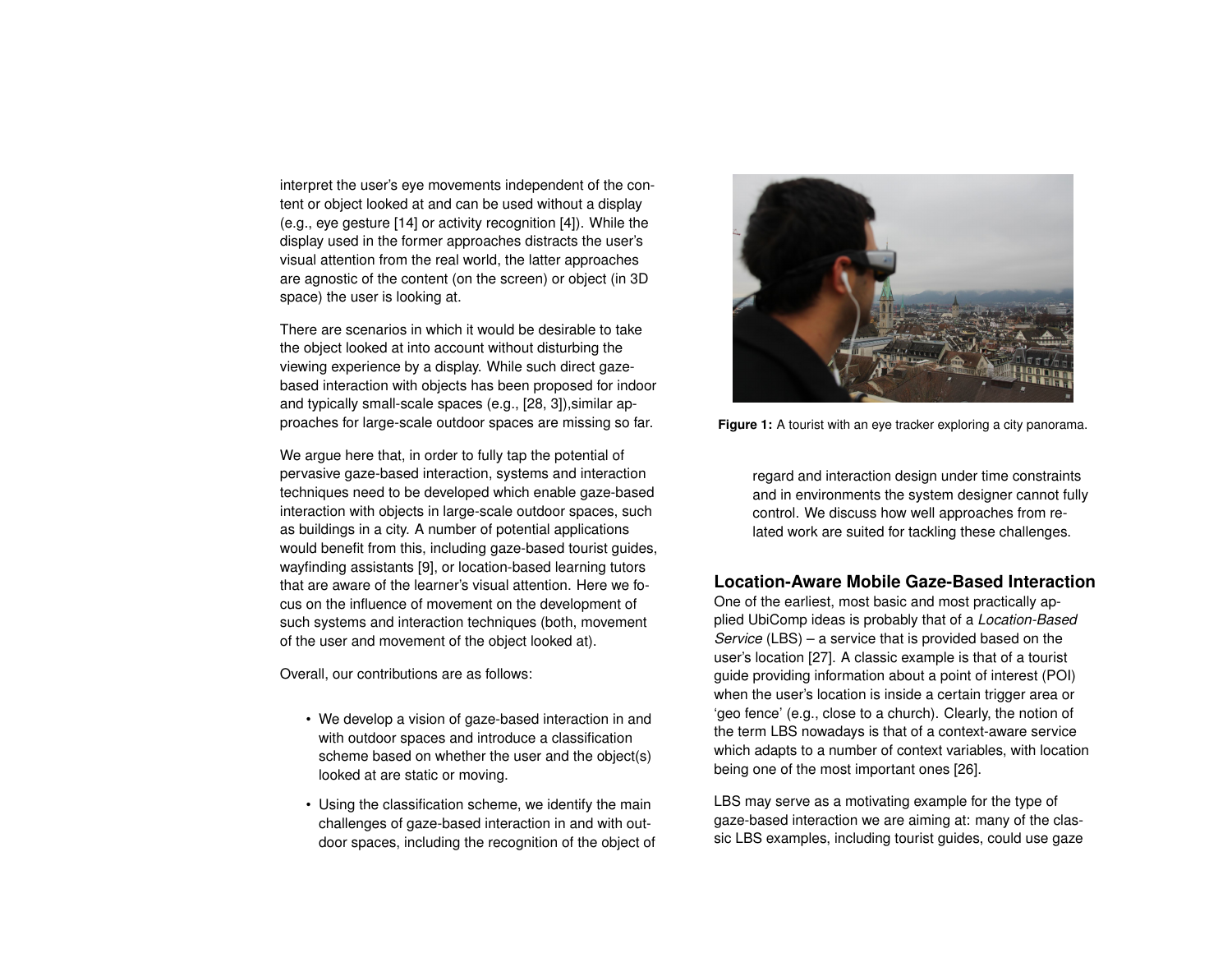#### <span id="page-2-0"></span>**User reaches a vantage point A(I):**

*. . .*

*. .*

*System: from here you have a perfect view on the medieval city center. Can you see the church with the green roof to your right?*

*User: (visual search, looking at a church) System: great, you found it. This is St. Peter's church. It has been built in the 14th century ...*

#### **Some time later, user walking through the center A(III):**

*System: now if you turn left at the small café to your right you will see the town hall.*

*User: (starts walking, looking at a café)*

*System: right, this is the café I was talking about. Please turn left there. .*

#### **User can see the town hall now A(II):**

*System: the town hall in front of you was built by the famous architect ...*

**Figure 2:** Example for gaze-based interaction with a tourist guide. The types of interaction (A(I), A(II), and A(III)) are based on the classification scheme introduced in Table [1.](#page-3-0)

as one more context variable to which the service is adapting. Though both technologies, positioning and mobile eye tracking, are available, to our knowledge there are no LBS yet that adapt to a user's gaze.

For example, a gaze-aware tourist guide could notify the visitors of a city about interesting buildings, based on the interest she has shown in other objects before (see Fig. [1\)](#page-1-0). The guide could provide audio information on objects of interest while the tourist is exploring the panorama or help the tourist find the way (see example in Figure [2\)](#page-2-0).

A system like the one described in the example, will offer a true pervasive experience with outdoor environments, and the user will be able to focus on the task at hand, such as exploring a panorama [\[15\]](#page-8-5) or a building facade. Current tourist guides are distractive, and usually, the user has to switch her visual attention between her mobile device and the environment.

# **A classification of gaze-based interaction based on the movement of user and object(s)**

The type of gaze-based interaction outlined in the previous section takes place in (often large-scale) urban environments through which the user is moving. The degree of mobility supported is an important design decision. For instance, should the tourist guide provide information only for a limited set of pre-defined vantage points or at any place inside the historical city center? Does the tourist guide provide information on buildings only, or also on moving objects (such as, the famous horse carriages in Vienna, Austria)?

We here suggest distinguishing different types of movement and using this as a criterion for a classification of mobile gaze-based interaction (see Table [1\)](#page-3-0). The classification is suggested for mainly two purposes. First, it helps in further exploring the design space of mobile gaze-based interaction. While some of the resulting classes of gaze-based interaction have been treated quite well in literature, not much research exists on others. Second, we will use it for discussing the specific challenges connected with each of the classes and connect them with the existing literature (see later sections). These challenges occur not only on the level of the enabling technology (e.g., computer vision), but also on the level of interaction design.

The classification scheme is based on two dimensions: first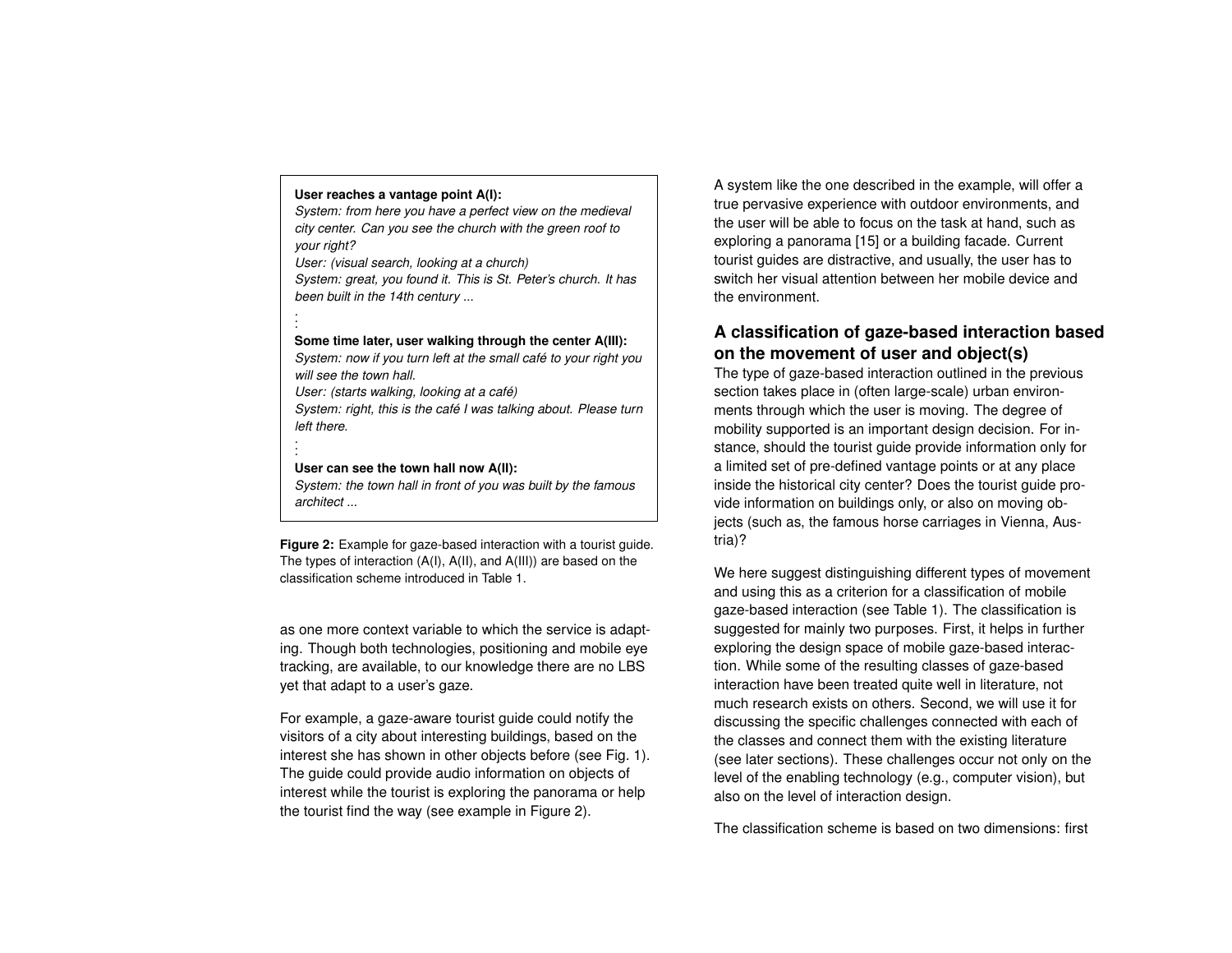<span id="page-3-0"></span>

|                                            | Movement of the user. Interaction happens while user is |                                  |                                   |                                |
|--------------------------------------------|---------------------------------------------------------|----------------------------------|-----------------------------------|--------------------------------|
|                                            |                                                         | (I) standing. Interaction avail- | (II) standing. Interaction avail- | (III) moving                   |
| Movement of the object(s) interacted with. |                                                         | able only at certain locations   | able at any location              |                                |
|                                            | (A) Stationary                                          | Location-constrained gaze-       | Location- and gaze-based          | Gaze-based assistance during   |
|                                            | object(s)                                               | based interaction with objects   | interaction with objects          | locomotion                     |
|                                            |                                                         | Examples: touristic vantage      | Example: exploring a city plaza   | Example: wayfinding assistant  |
|                                            |                                                         | point, public screen             |                                   |                                |
|                                            |                                                         |                                  |                                   | Town Hall I                    |
|                                            | $(B)$ Object(s)                                         | Location-constrained gaze-       | Location- and gaze-based in-      | Gaze-based assistance during   |
|                                            | moving inde-                                            | based interaction with moving    | teraction with moving objects     | locomotion on moving objects   |
|                                            | pendent of the                                          | objects                          |                                   | Example: safari                |
|                                            | user                                                    | Example: visitors' vantage       | Example: exploring a zoo by       |                                |
|                                            |                                                         | point in zoo                     | foot                              |                                |
|                                            |                                                         |                                  |                                   |                                |
|                                            | $(C)$ Object(s)                                         | Location-constrained gaze-       | Gaze-based interaction with       | Gaze-based interaction with    |
|                                            | moving with the                                         | based interaction with portable  | portable object                   | portable object during locomo- |
|                                            | user                                                    | object                           | Example: gaze-based interac-      | tion                           |
|                                            |                                                         | Example: gaze-based scrolling    | tion with a mobile map            | Example: gaze input to HMD     |
|                                            |                                                         | while reading touristic informa- |                                   | during wayfinding              |
|                                            |                                                         | tion on a nearby POI             |                                   |                                |

**Table 1:** Classification of gaze-based interaction based on types of user and object movement. Note that these are not exclusive, i.e., a system may combine several of these interaction types.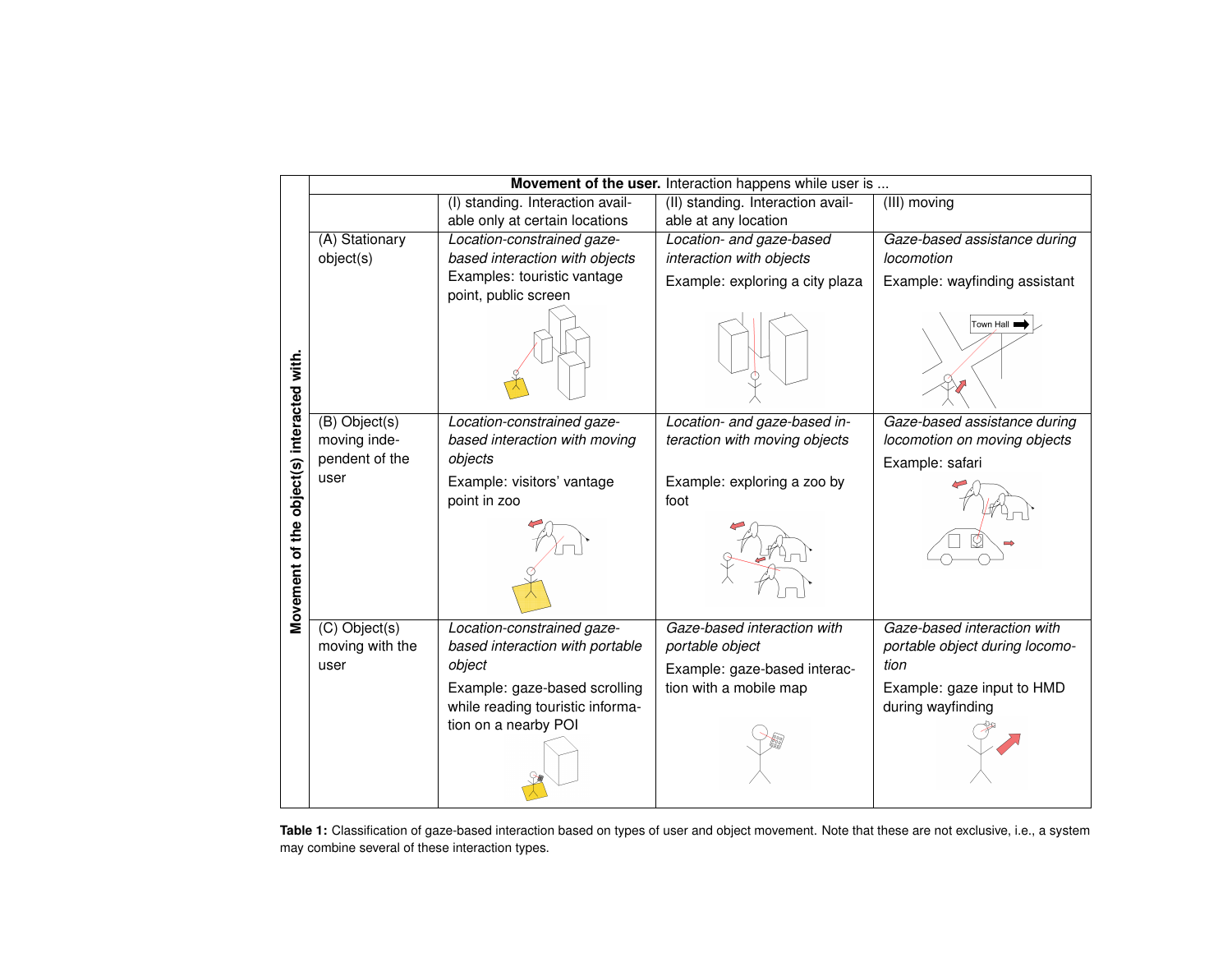(see rows in Table [1\)](#page-3-0), we distinguish whether the object the user is interacting with is (A) stationary (e.g., a building, a public screen, a road intersection), (B) moving independently of the user (e.g., an animal, a car passing by), or (C) moving with the user (e.g, a smartphone, a head-mounted display (HMD), a paper map).

In the second dimension (see columns in Table [1\)](#page-3-0) we consider the movement of the user during the interaction and distinguish three cases: (I) the user is standing and the interaction only takes place at pre-defined places (e.g., in the geo fence of an LBS or in front of a public screen). (II) the user is standing and can interact at a position of his or her choice (e.g., anywhere on a city plaza or on an archeological site), and finally (III) the user is locomoting during the interaction. Locomotion in cases (I) and (II) may take place between interactions, but not during the interaction. Note that locomotion refers to "the movement of one's body around an environment" [\[21,](#page-9-4) p. 258] (e.g., walking from location A to location B which are 100 meters apart), which does not include motion of parts of the body while standing at the same location (e.g., head movements).

By combining the two dimensions, nine different classes of mobile gaze-based interaction can be identified. Table [1](#page-3-0) illustrates each of these classes with an example. We here do not consider content-independent interaction (based on eye movements), such as eye gestures [\[14\]](#page-8-3) or activity recognition [\[4\]](#page-7-0), because they are independent of the user location and no object is gazed at. Note that a particular system may fall into more than one class if it allows for more than one type of interaction.

## **Challenges for mobile gaze-based interaction**

There are particular challenges a system developer or researcher needs to solve for gaze-based interaction in urban spaces with moving user and/or object(s). These challenges affect the system on two different levels. On the first and more basic level it affects the ability to determine the object the user is gazing at (the object of regard, OOR). The second level is the design of the interaction.

In this section we describe the challenges on these two levels, how the existing literature approaches them, as well as open research challenges.

#### *Object of regard detection*

In order to enable interaction with objects in the real world, such as buildings or cars, it is necessary to determine the object the user is looking at. Mobile eye trackers measure the point of regard (POR) as a point on a image recorded by a field of view (FOV) camera. The goal of OOR recognition consists in mapping this POI to an object in the environment or to a reference system in which the objects are known. Many of these challenges have also been studied in augmented reality literature (AR) [\[5\]](#page-7-2). As can be seen in the literature discussed below, previous approaches for solving the problem of detecting the object of regard focus mainly on indoor spaces.

Some researchers [\[6,](#page-7-3) [19\]](#page-9-5) use an extra sensor, such as a motion capture system or a magnetic sensor, to calculate the head position and the orientation of the gaze of the user, and thus being able to calculate the POR in the real world. This kind of approach has so far only been used in indoor environments. In principle, one could build a similar approach based on satellite positioning for outdoor scenarios, but this would probably suffer from well-known drawbacks of the positioning method (e.g., inaccuracy, especially w.r.t. elevation).

Regarding movement, these approaches have several limitations. First, the user's movement is limited to the range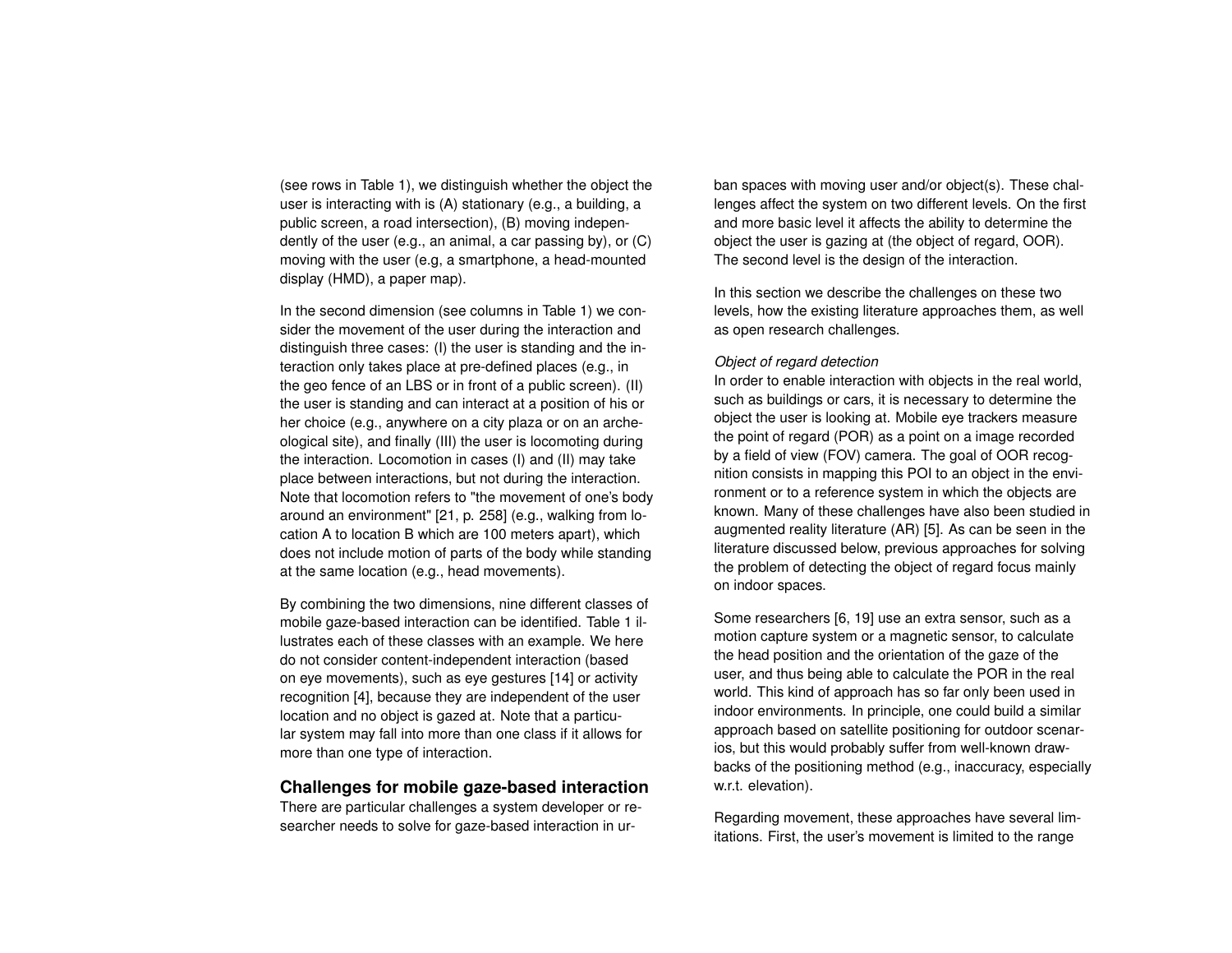of the extra sensor. The above-mentioned approaches are therefore ideal only for scenarios in which the interaction is limited to pre-defined places (column (I) in Table [1\)](#page-3-0). Second, these approaches require knowledge about the position of objects in the real environment for the intersection with a gaze vector. Such object databases may be easy to maintain for stationary objects (row (A) in Table [1\)](#page-3-0), but more difficult for moving objects (row (B)), for which it must be possible to determine the position of the object relative to the user. Third, the update rates of the sensors need to be sufficient to cope with fast locomoting users (column (III)) and fast moving objects (row (B)).

A second type of approaches uses computer vision to analyze the video from the eye tracker. For instance, methods based on Simultaneous Localization and Mapping (SLAM) have been proposed [\[23,](#page-9-6) [25\]](#page-9-7). With these approaches, 3D gaze coordinates in the world are produced making them ideal candidates for interaction with stationary objects (row (A) in Table [1\)](#page-3-0), while they are less suited for interaction with moving and portable objects (rows (B) and (C)). Though SLAM in general can be applied to both, indoor and outdoor environments, eye tracking research has only considered them for indoor scenarios so far.

Some approaches have used object recognition, which is also based on computer vision. The main idea of these approaches consists in extracting a part of the video frame close to the fixation and recognizing the object using feature matching (e.g., [\[28,](#page-9-1) [3\]](#page-7-1)). These techniques can cope with stationary and moving objects, making them suitable for interaction scenarios of types (A) and (B). With portable objects (type (C)) this will only work well if the visual appearance of the object is not changing (i.e., not for displays). Moreover, these approaches will have problems if many similar objects are present in the environment, such

as road signs or similar buildings. Also, they require an intensive data collection and they are not guaranteed to operate in real-time [\[28\]](#page-9-1).

Another class of approaches is based on object tracking, using for example visual markers [\[24\]](#page-9-8) or the colorful edges of a phone [\[22\]](#page-9-9). With the help of the markers, they map the POR to a more suitable coordinate system, such as the display coordinates of a smartphone. These approaches are suitable for all interaction scenarios but do not work well if we do not have full control over the object interacted with, such as most objects in outdoor environments. For instance, it is not always feasible to install the necessary markers in outdoor environments, such as on the rooftops of a city panorama (row (A)), and even less possible for objects that appear and disappear dynamically (row (B)).

A general problem all approaches based on computer vision will have to face is that movement influences the camera sensors used during an eye tracking session, possibly leading to significant effects, such as image blur [\[18\]](#page-9-10). These inaccuracies will propagate to the computer vision algorithm, thus potentially leading to lower accuracy.

Finally, for interactions with portable objects (row (C) in Table [1\)](#page-3-0), we could also use remote eye tracking from smartphone cameras [\[17\]](#page-8-6). This technique maps the gaze of the user to the smartphone screen allowing us to implement interactions with the phone. A disadvantage is that it cannot be extended to handle interactions with objects in the environment (rows (A) and (B)).

#### *Interaction design*

Once the system has recognized the OOR, it needs to provide a suitable interaction to the user (suitable in terms of efficiency, effectiveness, and user experience). The appropriate interaction is dependent on the class in which the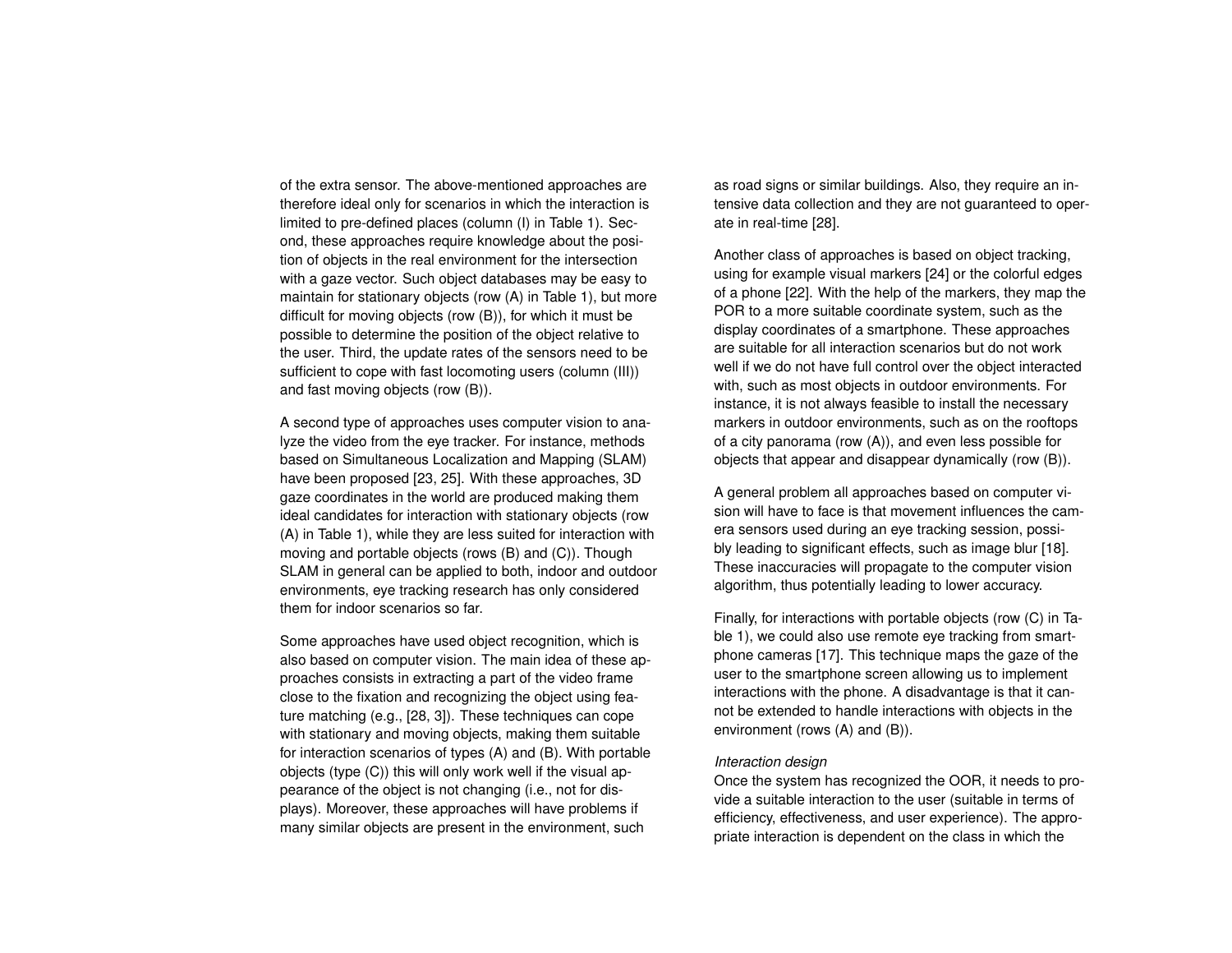scenario falls. A very simple explicit interaction design for the tourist scenario, for instance, would provide information on a mobile phone on the building looked at based on dwell time. That simple interaction design would not be suitable for a fast moving objects (row (B) in Table [1\)](#page-3-0), because until the user has read the information from the mobile phone the object will probably have gone out of scope (i.e. left the FOV of the user).

An obvious limitation for the interaction with objects in the environment (row (A) and (B) in Table [1\)](#page-3-0) is that, unless augmented reality is used, no screen is available to present the information to the user.

A common approach to eye-based interaction with moving objects consists in using smooth pursuits ([\[29,](#page-9-11) [7\]](#page-8-7)). These approaches usually correlate the relative movement of the eyes with known targets, and trigger actions on devices based on the eye movements. The main advantage of these approaches is that they do not require a registration step, and probably they could be extended for interactions with moving objects in the environment (row (B) in Table [1\)](#page-3-0). If we could correlate the movement of the objects with the eye movements, then we could trigger interactions with these objects.

If the user and/or object are moving (see column (III) and row (B) in Table [1\)](#page-3-0) the interaction design needs to cope with that locomotion. The system must be able to decide which objects are of relevance and the importance of the information they carry. There is no point in presenting information about a locomoting object, which has no interest for the user or has already gone out of scope. So, the system has only limited time for recognizing the user's interest, the speed of the locomotive object, and the estimated duration of the interaction (i.e. how likely will the object interacted with disappear from the FOV before the planned interaction is over) to provide a suitable feedback. Moreover, the system needs to ensure that the user is able to identify the feedback with the correct OOR [\[14\]](#page-8-3).

A challenge related to interacting in outdoor environments without a display (i.e., rows (A) and (B) in Table [1\)](#page-3-0) is that they are less controllable than indoor environments. There is no easy way of communicating to the user which objects in the environment can trigger an interaction (*gazable objects*). This leads to two problems well-known in eye tracking literature: Midas touch [\[12\]](#page-8-8) and gaze guidance [\[10\]](#page-8-9). The first is particularly relevant if many gazable objects are in the scene (e.g., a dense city structure seen from a vantage point), while the latter is more relevant for few gazable objects.

Approaches for guiding visual attention in the literature include those which use the visual sense, and those relying on the auditory sense. Visual approaches for attention guidance include changing the geometry of the stimulus [\[16\]](#page-8-10) or by brief subtle luminance or warm-cool modulations [\[1\]](#page-7-4). The latter technique was also extended to an indoor real-world environment by using a projector [\[2\]](#page-7-5) which is not suited for outdoor environments and only works for stationary objects (A). An auditory approach to visual attention guidance was presented by [\[20\]](#page-9-12) who used a gazecontingent auditory feedback (sonification). This could potentially be useful for gaze guidance while interacting with objects in outdoor environments.

Moving objects (row (B)) make both problems, Midas touch and gaze guidance, particularly challenging. A moving object is more likely to attract the user's gaze without her having the intention to trigger an interaction. It is also challenging to guide a user's gaze towards a moving object, especially if the trajectory is unpredictable.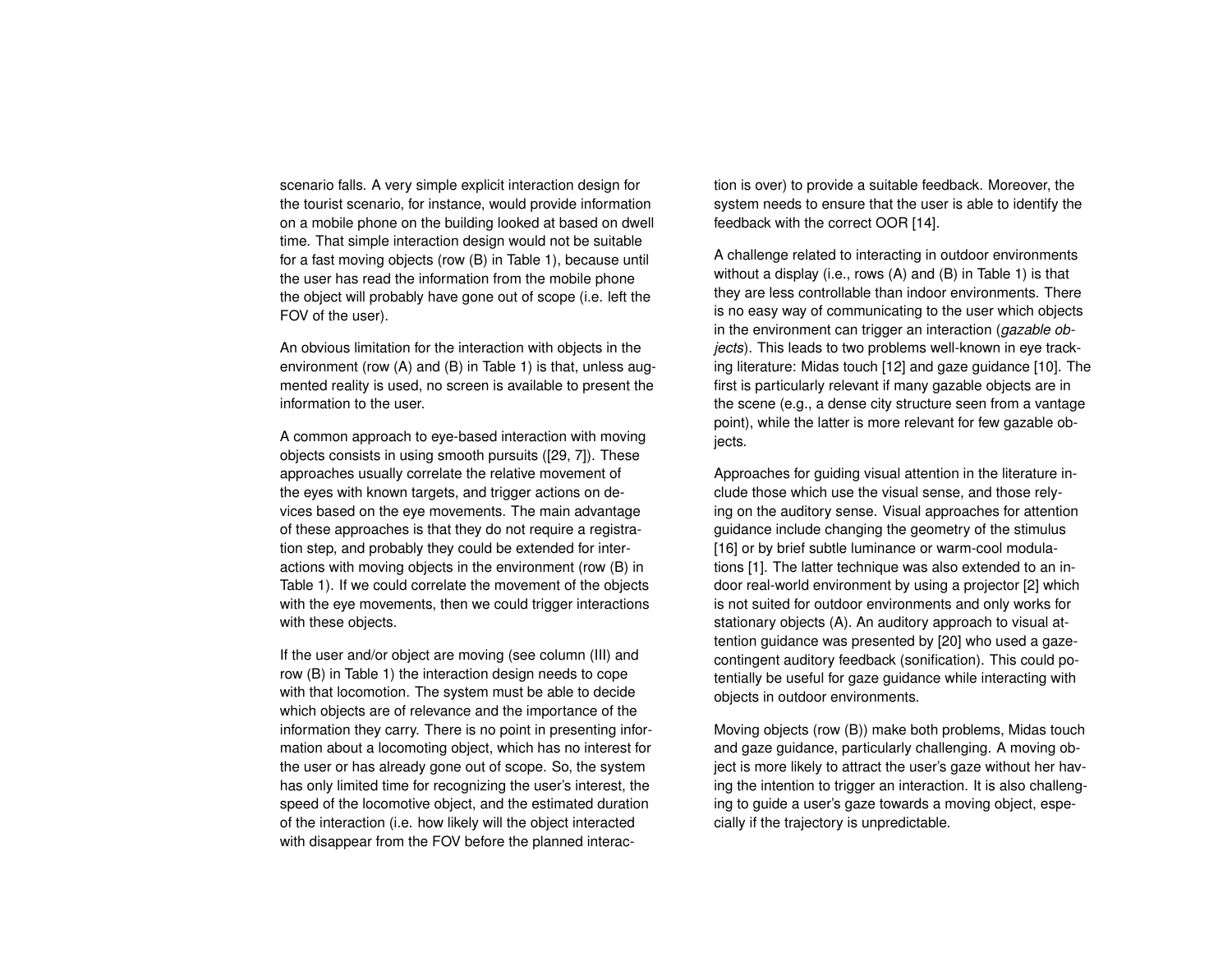Finally, with portable objects (row (C)) one must also consider the small display size for efficient interactions. Also if a combined approach is consider (e.g. a mixture between  $C(1)$  with  $A(1)$  or  $B(1)$ , one must also consider the fact that interactions with these devices distract the user from the environment and frequent attention switches between the device and the environment are needed.

# **Conclusion and Outlook**

In this paper we presented a vision of gaze-based interaction with and in (potentially large-scale) urban environments. We proposed a novel classification schema for mobile gaze-based interaction. Since in the envisioned interaction scenarios the movement of the user and interaction objects are important factors, our classification is based on whether the user and/or object(s) are stationary or moving. We discussed the challenges we must tackle before we are able to realize the vision and connected these challenges with the existing literature.

The classification scheme also provides a potential path one might want to take as next steps: one could start with the case of stationary objects and users (A(I)), later extend the system to account for movement of the user (A(II), A(III)) or objects (B(I)), and then to account for both (B(II),  $B(III)$ ).

Assuming that the state-of-the-art computer vision techniques will continue to improve, these kind of problems will be resolved and in the future a generalizable system for outdoor environments might be developed.

But still open questions regarding the interaction designs remain. Methods that have been proven successful in indoor environments and objects (e.g. smooth pursuits [\[29\]](#page-9-11) – see previous section) will need to be extended and tested for outdoor environments and moving objects. Furthermore, it will most likely be necessary to develop new interaction paradigms for some of the aforementioned scenarios.

# **Acknowledgments**

This work has been supported by ETH Zurich Research Grant ETH-38 14-2 (to Peter Kiefer).

# **REFERENCES**

- <span id="page-7-4"></span>1. Reynold Bailey, Ann McNamara, Nisha Sudarsanam, and Cindy Grimm. 2009. Subtle Gaze Direction. *ACM Trans. Graph.* 28, 4, Article 100 (Sept. 2009), 14 pages.
- <span id="page-7-5"></span>2. Thomas Booth, Srinivas Sridharan, Ann McNamara, Cindy Grimm, and Reynold Bailey. 2013. Guiding Attention in Controlled Real-world Environments. In *Proc. of the ACM Symposium on Applied Perception (SAP '13)*. ACM, New York, NY, USA, 75–82.
- <span id="page-7-1"></span>3. Geert Brône, Bert Oben, and Toon Goedemé. 2011. Towards a More Effective Method for Analyzing Mobile Eye-tracking Data: Integrating Gaze Data with Object Recognition Algorithms. In *Proceedings of the 1st International Workshop on Pervasive Eye Tracking & Mobile Eye-based Interaction*. ACM, 53–56.
- <span id="page-7-0"></span>4. Andreas Bulling, Jamie A Ward, Hans Gellersen, and Gerhard Tröster. 2011. Eye movement analysis for activity recognition using electrooculography. *IEEE Pattern Analysis and Machine Intelligence* 33, 4 (2011), 741–753.
- <span id="page-7-2"></span>5. Julie Carmigniani, Borko Furht, Marco Anisetti, Paolo Ceravolo, Ernesto Damiani, and Misa Ivkovic. 2011. Augmented reality technologies, systems and applications. *Multimedia Tools and Applications* 51, 1 (2011), 341–377.
- <span id="page-7-3"></span>6. Kai Essig, Daniel Dornbusch, Daniel Prinzhorn, Helge Ritter, Jonathan Maycock, and Thomas Schack. 2012.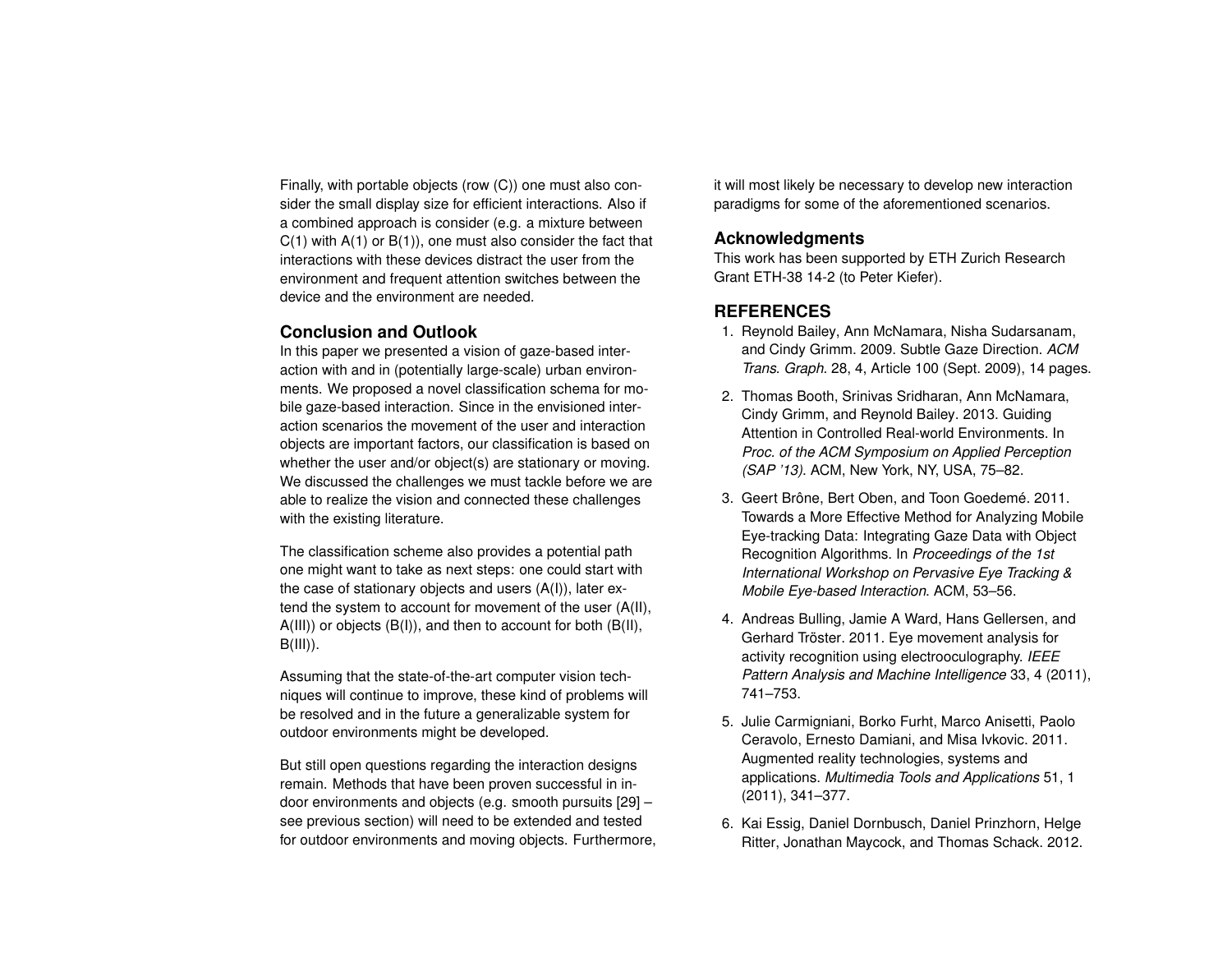Automatic Analysis of 3D Gaze Coordinates on Scene Objects Using Data from Eye-tracking and Motion-capture Systems. In *Proc. of the Symposium on Eye Tracking Research and Applications*. ACM, 37–44.

- <span id="page-8-7"></span>7. Augusto Esteves, Eduardo Velloso, Andreas Bulling, and Hans Gellersen. 2015. Orbits: Gaze Interaction for Smart Watches Using Smooth Pursuit Eye Movements. In *Proc. of the 28th Annual ACM Symposium on User Interface Software & Technology*. ACM, USA, 457–466.
- <span id="page-8-0"></span>8. Ioannis Giannopoulos, Peter Kiefer, and Martin Raubal. 2012. GeoGazemarks: Providing Gaze History for the Orientation on Small Display Maps. In *Proc. of the 14th International Conference on Multimodal Interaction (ICMI '12)*. ACM, New York, NY, USA, 165–172.
- <span id="page-8-4"></span>9. Ioannis Giannopoulos, Peter Kiefer, and Martin Raubal. 2015. GazeNav: Gaze-Based Pedestrian Navigation. In *17th International Conference on Human-Computer Interaction with Mobile Devices and Services (MobileHCI)*. ACM, New York, NY, USA, 337–346.
- <span id="page-8-9"></span>10. Aiko Hagiwara, Akihiro Sugimoto, and Kazuhiko Kawamoto. 2011. Saliency-based Image Editing for Guiding Visual Attention. In *Proc. of the 1st International Workshop on Pervasive Eye Tracking & Mobile Eye-based Interaction*. ACM, USA, 43–48.
- <span id="page-8-1"></span>11. John Paulin Hansen, Florian Biermann, Janus Askø Madsen, Morten Jonassen, Haakon Lund, Javier San Agustin, and Sebastian Sztuk. 2015. A Gaze Interactive Textual Smartwatch Interface. In *Adjunct Proc. of the 2015 ACM International Joint Conference on Pervasive and Ubiquitous Computing and Proc. of the 2015 ACM International Symposium on Wearable Computers*. ACM, USA, 839–847.
- <span id="page-8-8"></span>12. Robert J. K. Jacob. 1991. The use of eye movements in human-computer interaction techniques: what you

look at is what you get. *ACM Transactions on Information Systems* 9, 3 (1991), 152–169.

- <span id="page-8-2"></span>13. Shahram Jalaliniya, Diako Mardanbegi, Ioannis Sintos, and Daniel Garcia Garcia. 2015. EyeDroid: an open source mobile gaze tracker on Android for eyewear computers. In *Adjunct Proc. of the 2015 ACM International Joint Conference on Pervasive and Ubiquitous Computing and Proc. of the 2015 ACM International Symposium on Wearable Computers*. ACM, 873–879.
- <span id="page-8-3"></span>14. Jari Kangas, Jussi Rantala, Deepak Akkil, Poika Isokoski, Päivi Majaranta, and Roope Raisamo. 2014. Delayed Haptic Feedback to Gaze Gestures. In *Haptics: Neuroscience, Devices, Modeling, and Applications: 9th International Conference, EuroHaptics, France, 2014, Proc., Part I*, Malika Auvray and Christian Duriez (Eds.). Springer, 25–31.
- <span id="page-8-5"></span>15. Peter Kiefer, Ioannis Giannopoulos, Dominik Kremer, Christoph Schlieder, and Martin Raubal. 2014. Starting to get bored: An outdoor eye tracking study of tourists exploring a city panorama. In *Proc. of the Symposium on Eye Tracking Research and Applications*. ACM, USA, 315–318.
- <span id="page-8-10"></span>16. Youngmin Kim and Amitabh Varshney. 2008. Persuading visual attention through geometry. *IEEE Transactions on Visualization and Computer Graphics* 14, 4 (2008), 772–782.
- <span id="page-8-6"></span>17. Kyle Krafka, Aditya Khosla, Petr Kellnhofer, Harini Kannan, Suchendra Bhandarkar, Wojciech Matusik, and Antonio Torralba. 2016. Eye tracking for Everyone. In *IEEE Conference on Computer Vision and Pattern Recognition (CVPR)*. 2176–2184.